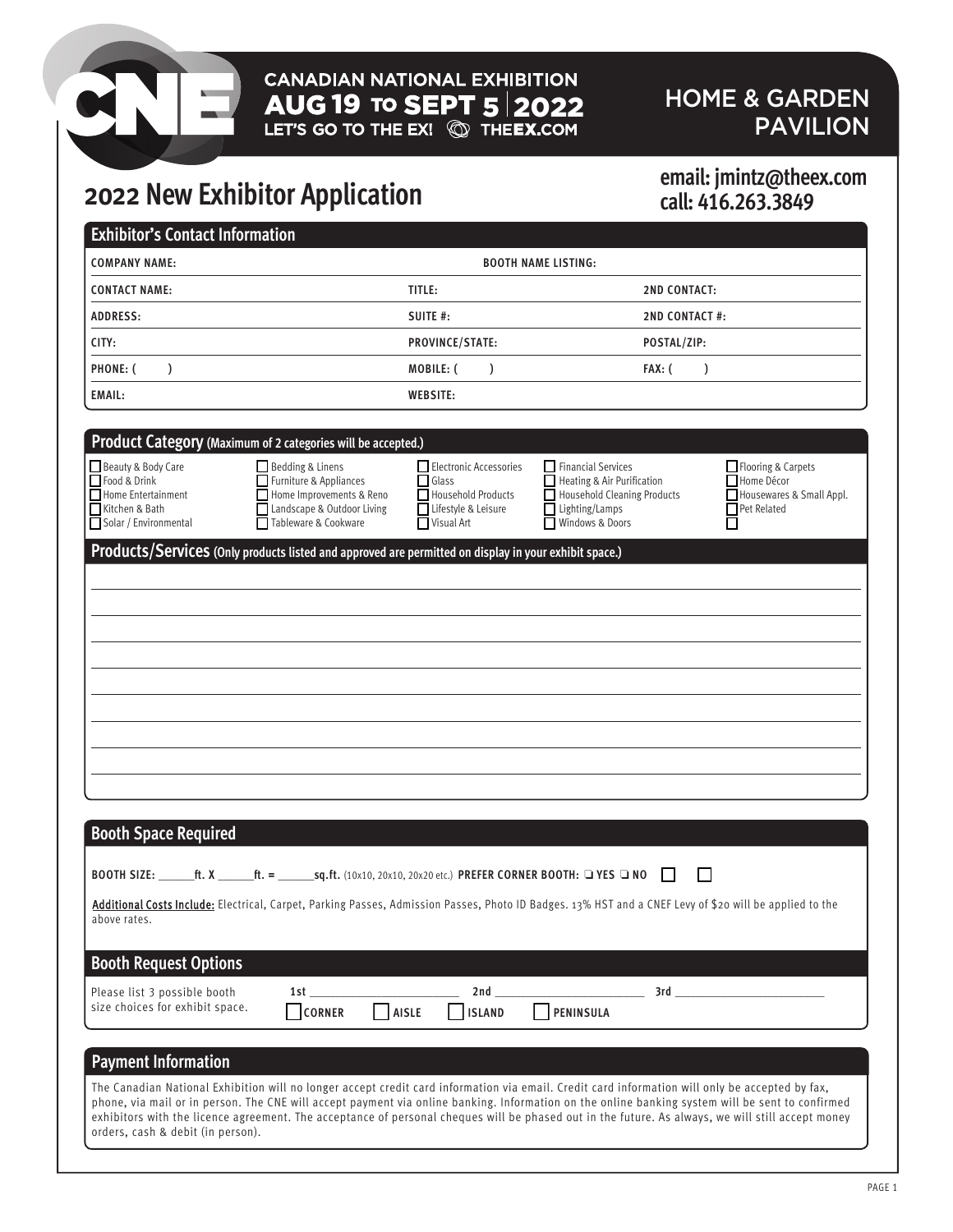# **CANADIAN NATIONAL EXHIBITION AUG 19 TO SEPT 5 2022**<br>LET'S GO TO THE EX! **@ THEEX.COM**

### HOME & GARDEN **PAVILION**

**SCHEDULE "A" CANADIAN NATIONAL EXHIBITION RULES AND REGULATIONS GOVERNING EXHIBITS AND LICENSES**

#### **1. General Provisions**

- a. In interpreting the rules and regulations, the following definitions shall apply:
	- i. "CNEA" means the Canadian National Exhibition Association, represented by the Executive Directors or their duly appointed designate;
	- ii. "Exhibition" or "CNE" means the eighteen (18) day period of the annual fair (August 19th to September 5th, 2022);
	- iii. "Exhibitor" means a person, corporation or other legal entity signing the Agreement or on whose behalf it is signed and includes the terms "Licensee", "Concessionaire" and "Vendor" where applicable
- b. Wherever the singular or masculine is used the same shall be construed as meaning plural or feminine, or body corporate or politic, where the context so requires.
- c. This Agreement shall be deemed to have been made in the Province of Ontario and its validity, construction, performance and enforcement shall be governed by the laws of the Province of Ontario which shall be the forum to resolve all disputes.
- d. The section headings are inserted herein only as a matter of convenience and for reference and in no way are intended to be part of this Agreement or to define, limit or describe the scope or intent of this Agreement or the particular section hereof to which they refer

#### **2. Regulatory Authorities/Rules and Regulations**

- a. The Exhibitor shall comply with all laws of the Government of Canada and the Province of Ontario, all bylaws of the City of Toronto and its successors and all rules and requirements of the police and fire departments or other applicable regulatory bodies; and will not do nor suffer to be done anything on the premises during the time of the Agreement in violation of any such laws, bylaws, rules and requirements, and if the attention of the Exhibitor is called to any such violation on the part of the Exhibitor or any person employed by or admitted to the premises by the Exhibitor, the Exhibitor will immediately cease or remedy such violation
- b. The Exhibitor shall abide by and conform to all rules and regulations from time to time adopted or prescribed by the CNE, for the governing and management of the Exhibition
- c. The CNE's interpretation of the Rules and Regulations shall govern unless a court finds that the CNE's interpretation is invalid. The CNE shall have the absolute right and discretionary power to relax, vary or cancel any of these rules and regulations in its absolute discretion.
- d. The Exhibitor shall not use nor bring or allow to be brought onto the premises nor store any material or substance, nor do any act or permit any act to be done on the premises that will increase the fire hazard on the premises or will have the effect of increasing the premium or premiums payable on any insurance held by the CNE on the premises or render any such policy of insurance liable to cancellation or render such policy of insurance invalid.

#### **3. Insurance and Indemnification**

- a. Non-Food Requirements. The Exhibitor shall effect, maintain and keep in force, at its sole cost and expense throughout the duration of this Agreement, comprehensive general liability insurance in the amount of not less than TWO MILLION DOLLARS (\$2,000,000) per occurrence including provisions for blanket agreementual liability coverage, cross liability and severability of interests. Such insurance shall name the CNEA, the Board of Governors of Exhibition Place, Maple Leaf Sports & Entertainment and the City of Toronto as additional insureds and shall indemnify such additional insureds against actions, suits, claims and demands, including reasonable legal costs incurred, resulting from negligence by the Exhibitor arising out of its activities related to this Agreement, and that a certificate confirming the foregoing shall be provided to the CNEA at least 30 days prior to the opening of the CNE failing which the exhibitor shall not be permitted to open its exhibit
- b. Food Requirements. If food products are sold or sampled by the Exhibitor, the Exhibitor shall effect, maintain and keep in force, at its sole cost and expense throughout the duration of this Agreement, comprehensive general liability insurance in the amount of not less than FIVE MILLION DOLLARS (\$5,000,000) per occurrence including provisions for blanket agreementual liability coverage, cross liability and severability of interests. Such insurance shall name the CNEA, the Board of Governors of Exhibition Place, Maple Leaf Sports & Entertainment and the City of Toronto as additional insureds and shall indemnify such additional insureds against actions, suits, claims and demands, including reasonable legal costs incurred, resulting from negligence by the Exhibitor arising out of its activities related to this Agreement, and that a certificate confirming the foregoing shall be provided to the CNE at least 30 days prior to the opening of the CNE failing which the exhibitor shall not be permitted to open its exhibit
- c. The Exhibitor shall fully indemnify and save harmless the CNEA, the Board of Governors of Exhibition Place, Maple Leaf Sports & Entertainment, and the City of Toronto, and their respective elected and appointed officials, directors, officers, employees and agents from and against all claims and demands, costs, charges and expenses whatever, which it may incur, suffer or be put to reason of any accident, or death, or of any person or property suffering damage or injury through or by reason of any such exhibit.

#### **4. General Rules**

- a. The CNEA reserves the right to reject or accept an application for rental of exhibit space or a license at any time for any reason. The CNEA also reserves the right to close an exhibit if the CNEA determines that the Exhibitor has breached the Rules and Regulations or otherwise has breached such laws, bylaws, rules or requirements as specified in section 2.
- b. The CNEA's objective is to expose CNE attendees to new products and services. All applicants will be subject to a review of their products and/or services. The purpose of this review is to ensure that the CNE is fresh and exciting, and product diversity is maintained to a satisfactory level as deemed by the CNEA
- c. Only the products and/or services of the Exhibitor, as specified on the Agreement, may be shown, provided, exhibited and sold. The CNEA reserves the right to require the removal of the Exhibitor's products or to prohibit the Exhibitor from conducting further operations during the CNE.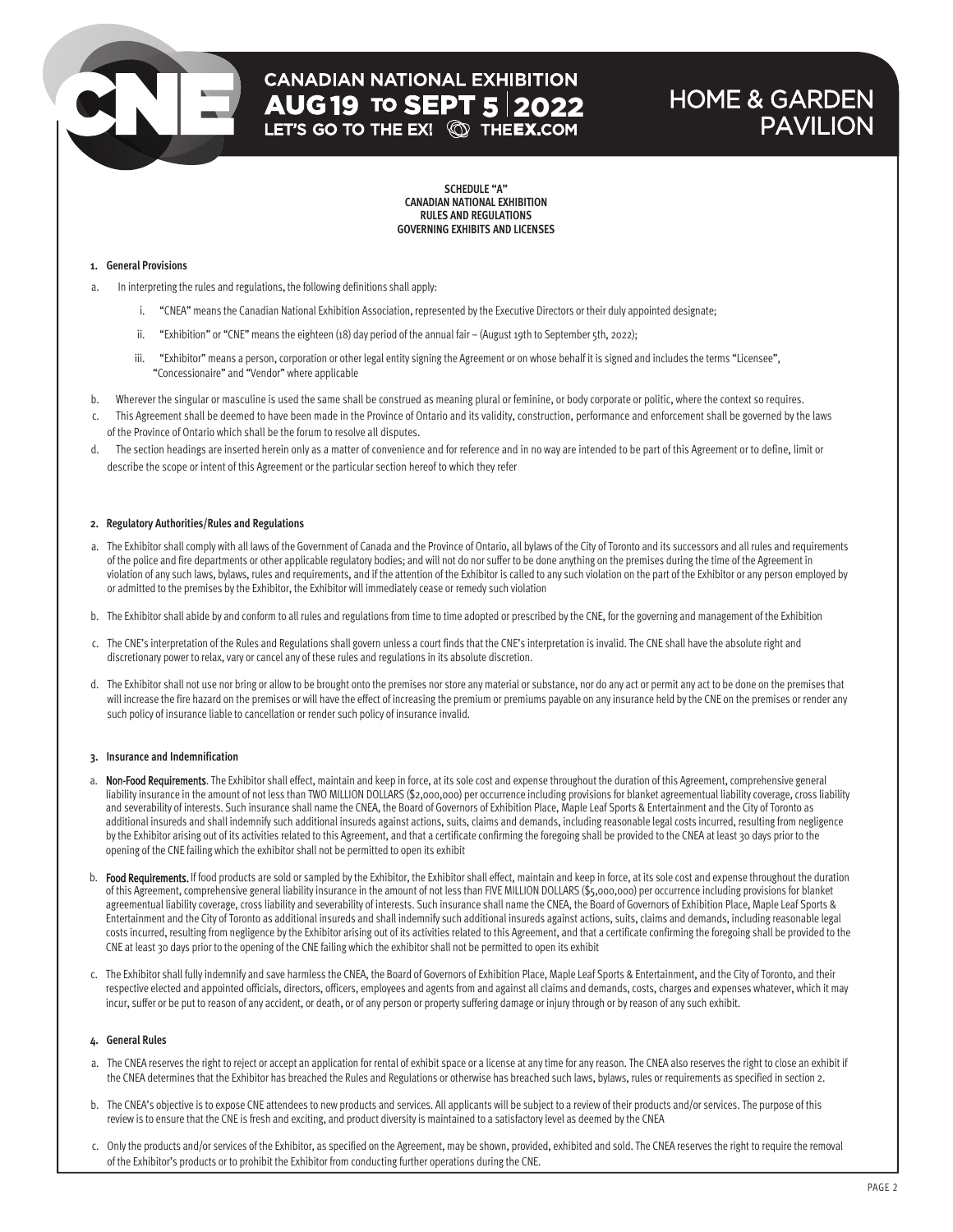# **CANADIAN NATIONAL EXHIBITION AUG 19 TO SEPT 5 2022**

### HOME & GARDEN PAVILION

- d. Space allotted pursuant to the Agreement may be used only for the purpose stipulated in the Agreement. The Exhibitor shall not use or permit space to be used for any other purpose.
- e. All exhibits must be accessible to the public during the hours of operation specified by the CNEA and the Exhibitor shall not charge for admission to an exhibit. All areas of an exhibit, other than a portion of the booth used for storage, must be clearly visible from the aisles.
- f. The CNEA will endeavor to make booth assignments in accordance with the Exhibitor's requests as set forth on the front of this Agreement. However, the CNEA reserves the right to make the final determination of all space assignments. The CNEA does not guarantee space allotments and shall have no liability for its failure or inability to comply with an Exhibitor's requests. The Exhibitor shall have no right to cancel this Agreement and obtain a refund on amounts paid to the CNEA because of the CNEA's space allocation.
- g. Exhibitors are not permitted to solicit donations on behalf of any charitable or non-charitable organization, group or individual as part of their activities at the CNE. The CNEA reserves the right to cancel an Agreement and close a booth/location if an Exhibitor engages in prohibited solicitation activities.
- h. The CNEA shall have the right to inspect the Exhibitor's CNE premises at all times.
- i. The CNEA may, at its discretion, determine if a transaction is unconscionable, grossly unfair or in violation of the posted Exhibitor's sales policy and reserves the right to require the Exhibitor to reverse any sale made and to provide a full refund to the customer.

#### **5. Payment Schedule**

- a. Space charges are payable by the Exhibitor/Licensee underthe following terms:
	- i) Upon acceptance of an application for participation, an agreement will be generated and a 25% deposit made payable to the Canadian National Exhibition Association will be required. It is understood that this deposit will be applied to the Exhibitor's account;
	- ii) An instalment payment of 25% of the total Exhibitor's fee including taxes payable is due March 15, 2022;
	- iii) An instalment payment of 25% of the total Exhibitor's fee including taxes payable is due May 15, 2022; and
	- iv) The balance of the amount specified in the Agreement must be paid in full by July 15, 2022.
- b. Agreements signed after June 1st require payment in full payable by certified cheque and/or credit card at the time of Agreement execution.
- c. If any charges owed to the CNEA pursuant to the Agreement remain unpaid at the close of the CNE, any or all articles, goods and equipment in the Exhibitor's booth may be confiscated by the CNEA and held until payment in full is received by the CNEA. The CNEA shall be deemed to hold a lien on the goods and chattels until payment is received in full. The CNEA reserves its right to sell or dispose of the seized goods and chattels in the absence of receipt of payment in full

#### **6. Cancellation, Variation and Agreement Restrictions**

- a. If, for any reason, this Agreement is cancelled by the Exhibitor or by the CNEA for any reason whatsoever, the following fees will be retained by the CNE:
	- i) after January 1, 2022 and prior to June 1, 2022, the Exhibitor is liable for 50% of the total Agreement space price;
		- ii) after June 1, 2022 the Exhibitor is liable for 100% of the total Agreement space price.
- b. Agreement may be cancelled by the CNEA for any reason that, in its sole discretion, it determines appropriate including (but not limited to situations where the Exhibitor fails to occupy the space allotted to them with the exhibit specified on their Agreement or fails to be fully operational by noon of the day preceding the first day of the CNE or where undeclared products or services are offered for sale by the Exhibitor or where an Exhibitor is in breach or default of any of the rules and regulations of the CNE. In the event of cancellation, the CNEA shall retain all funds paid by the Exhibitor as liquidated damages. The exhibit shall be removed immediately at the Exhibitor's expense. The decision as to what constitutes a breach or default under the CNE's rules and regulations rests with the CNEA and its decision shall be final.
- c. The Exhibitor shall provide written notice to the CNEA of any cancellation of its intended use of the space, and upon the giving of such notice, the CNEA shall be at liberty to use the space in such manner and for such purposes as it sees fit without liability or accountability to the Exhibitor in any respect whatsoever.
- d. By signing the Agreement, the Exhibitor acknowledges that the CNEA shall not be liable for any damages (direct, indirect, special or consequential) that may have been or were suffered (either directly or indirectly) by the Exhibitor due to the termination or cancellation of the Agreement/ for any reason.
- e. In the event that the Exhibitor becomes bankrupt or insolvent or has a receiving order made against it or makes an assignment for the benefit of its creditors or, if any order is made or resolution is passed for the winding up of the Exhibitor or the Exhibitor takes the benefit of any statute in force relating to bankruptcy or insolvent debtors, the CNEA shall be entitled, in addition to whatever rights are provided in the relevant legislation, at its option, to terminate this Agreement immediately and enter into possession of the rented premises, to the exclusion of the Exhibitor
- f. If an Exhibitor defaults in the payment of any sum of money required to be paid to the CNEA as provided in this Agreement, at the times and in the manner specified in this Agreement, or if any default is made by the Exhibitor in the performance of any of the covenants or agreements herein contained, the CNEA may terminate this Agreement and the Exhibitor shall not thereafter have any rights to the use and occupation of the premises
- g. By signing this Agreement, the Exhibitor warrants that the name of the Exhibitor is the party in interest and the Exhibitor is not acting for or on behalf of an undisclosed principal. If it is determined that the Exhibitor is not the party in interest, that fact shall be grounds for cancellation of this Agreement and forfeiting of any remaining portion of the time thereof without liability on the part of the CNEA.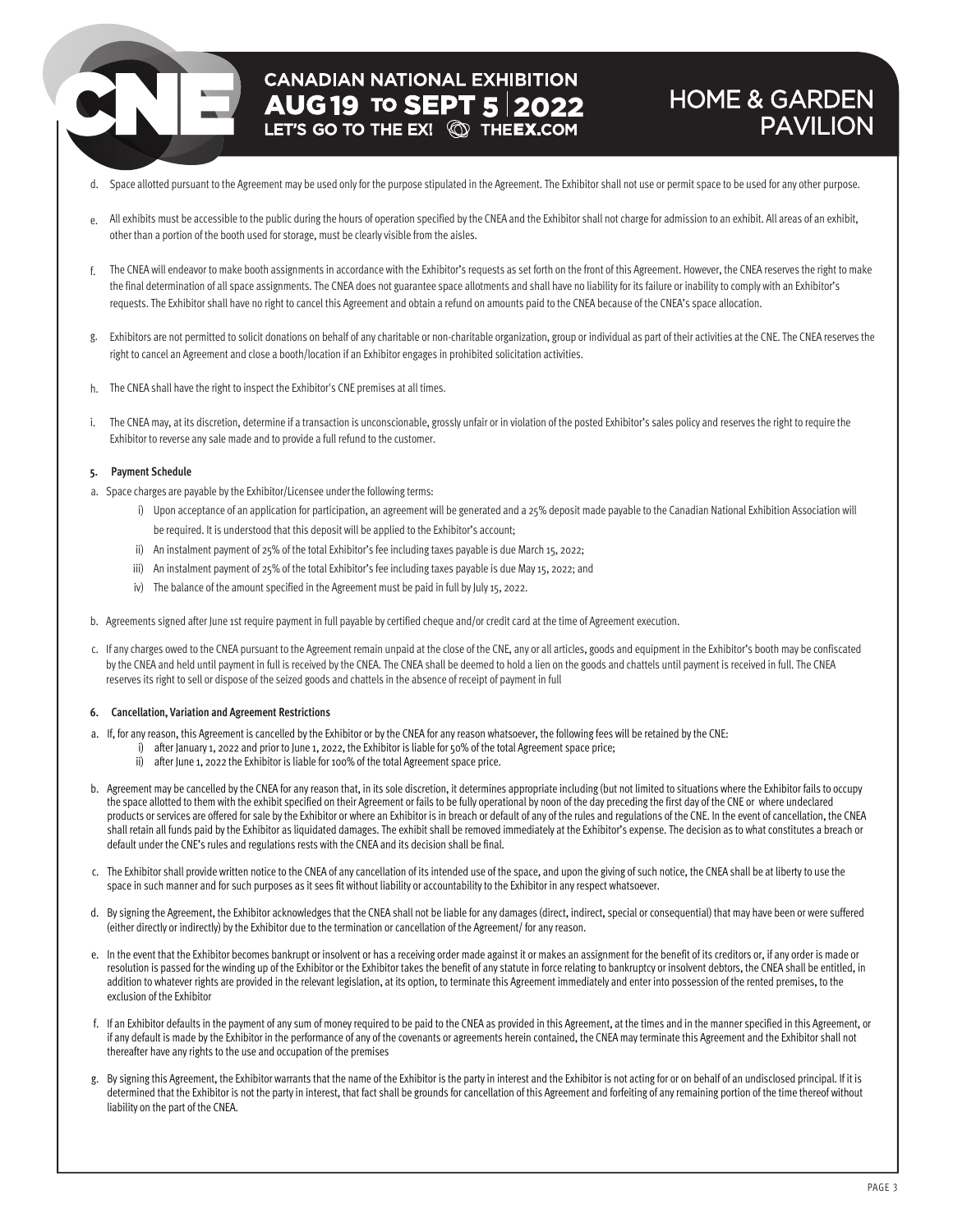# **CANADIAN NATIONAL EXHIBITION AUG 19 TO SEPT 5 2022**<br>LET'S GO TO THE EX! **QD THEEX.COM**

### HOME & GARDEN PAVILION

- h. In the event of any revocation or variation of the Agreement, the CNEA shall have the right to retain all or a portion of the monies paid to it by the Exhibitor and apply the said monies as a credit against its actual costs and expenses and any damages which it may have suffered or incurred as a result of the granting of the License or the revocation or variation thereof.
- i. The Exhibitor shall pay to the CNEA such solicitor's fees on a full recovery basis for fees incurred by the CNEA in enforcing any of its rights pursuant to the Agreement.

#### **7. License/Agreement**

- a. The CNEA will issue an agreement which will identify and define the following:
	- i. exact booth or exhibit location;
	- ii. name of the Exhibitor (company or individual name on the Agreement);
	- iii. feature name at exhibit space;
	- iv. specific products and/or services that may be shown, provided, exhibited or sold;
	- v. dates of the Agreement
- b. Only Exhibitors in possession of an Agreement may occupy the space at the Exhibition site.

#### 8. Exhibit Booth Construction/Tent Regulations

- a. The CNEA reserves the right to regulate and generally to direct the arrangement of articles on exhibition.
- b. No signs, fixtures or decorative materials shall be allowed to overhang the aisles. All signs used must be neat and inoffensive with the CNEA having the right to prescribe their character and number. With respect to tents, nothing may be attached to the floor, wall or roof without first securing written permission from the CNEA, and, when necessary, approval of the Safety Engineer. Hanging of product and signage over the façade and obstructing the range of vision is strictly prohibited
- c. The sale and the prices of products for sale or services to be rendered must be clearly stated and displayed through professional signage handwritten signs are strictly prohibited.
- d. Booth and tent structures supplied by the CNEA must not be damaged by Exhibitors. Exhibitors causing damage to booths or tents in the installation of shelving, counters, decorations, electric wiring or other equipment, or in any way whatsoever, will be charged for all necessary repairs, for which the CNEA shall be deemed to have a lien on the goods and chattels in the booth or tent, as applicable. Booth/Tent structures must not in any way be changed to accommodate specific design layouts. All changes and additions to the structures will be at the sole expense of the Exhibitor and subject to the prior approval of the CNEA.
- e. All debris from the building or reconstruction of display stands/exhibit locations must be cleared from Exhibition Place by the Exhibitor or persons/agents employed by or contracted with the Exhibitor.
- f. The Exhibitor shall abide by any local union regulations and any relevant collective agreements in force between the CNEA and/or the Board of Governors of Exhibition Place. The Exhibitor will also obtain any clearance required by any union or trade organization having authority or jurisdiction with respect to the event or work performed on the premises
- g. All booth electrical work and the hanging of signs must be done by Exhibition Place Services or through prior authorized third parties as directed by the CNEA and at the exhibitor's expense. For tent installations, all electrical work must be requested through the Concessions Department at the Exhibitor's expense, except as provided in the Agreement.

#### **9. Fire and Safety**

- a. All exhibits are subject to the provisions of Ontario Regulation 213/07 (Ontario Fire Code) as amended from time to time. For further details consult the Ontario Fire Code, available at www.publications.serviceontario.ca or the Ontario Government Book Store, 777 Bay St, Toronto, ON M5G 2E6 or at https://www.ontario.ca/laws/ regulation/070213.
- b. No inflammable liquids, gases, explosives, or other dangerous substances will be permitted in any of the buildings.
- c. Motor vehicles or gasoline-powered equipment on display must be equipped with lock-on type gasoline tank caps and batteries are to be disconnected.
- d. All materials, booth installations and products must comply with all regulations established by the Fire, Hydro, Buildings, and Health Departments of the City of Toronto, the Province of Ontario, and Health Canada, their successors and the CNEA
- e. All electrical hook-ups must be C.S.A. approved and in complete compliance with all electrical code standards.
- f. Exhibitors of machinery in motion or any other exhibit liable to cause accident, death, injury or damage to persons or property coming in contact with them, shall guard their exhibit and protect the public from coming in contact therewith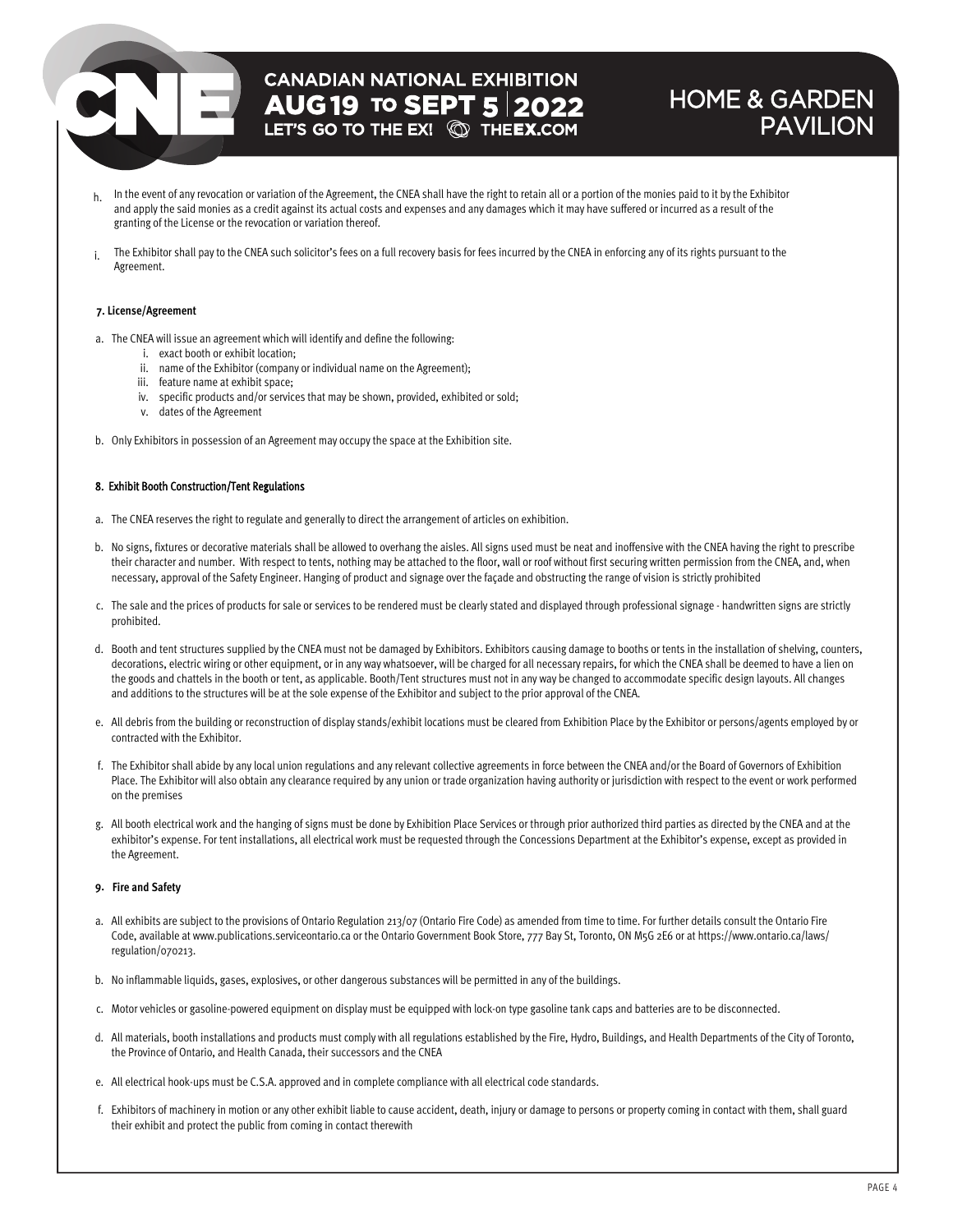# **CANADIAN NATIONAL EXHIBITION AUG19 TO SEPT 5 2022**<br>LET'S GO TO THE EX! **QU** THEEX.COM

### HOME & GARDEN PAVILION

#### **10. Conduct of Exhibits**

- a. Exhibits must be fully staffed and operational no later than fifteen (15) minutes prior to the designated opening time of the CNE. The Exhibitor will adhere to the hours of operation set by the CNEA (where hours are set) and will not cease operation before the time set by the CNEA
- b. The name of the Exhibitor specified in the Agreement for space must appear on the exhibit. The corporate style, logo, trademark or trade name may appear in place of the Exhibitor's name or in addition to same. No other names may appear except those as stipulated or agreed upon during the negotiation of the Agreement for space
- c. Exhibitors must install, arrange and conduct their exhibits only in the space allotted to them in a neat and orderly manner.
- d. Exhibitors must confine their exhibit and all other exhibit activities within the limits of their allotted space. Salespeople and demonstrators are prohibited from operating in the aisle or in any other location on the Exhibition site other than that specified in the Agreement. Failure to adhere to this requirement may result in the closure of the exhibit, at the discretion of the CNEA.
- e. The Exhibitor acknowledges that they are one of many Exhibitors and agrees to cooperate reasonably with the other Exhibitors and not to interfere with them or create any nuisance to them, the CNE or the people attending the Exhibition. Undue noise in the operation of exhibits or unseemly methods employed in sales or demonstration activities are not permitted. Further, offensive language and/or inappropriate mannerisms or behaviour directed towards CNEA staff, other Exhibitors or members of the public will not be acceptable. The decision as to what constitutes a breach of this section shall rest with the CNEA, whose decision shall be final. Any dispute among Exhibitors shall be settled by the CNEA by one of the Executive Directors of the CNEA or the person designated by the Executive Directors. The decision of the CNEA is final.
- f. The use of any amplification system, musical instrument(s), or any other similar device used in connection with an exhibit for the purpose of attracting attention thereto is prohibited, except where special permission from the CNEA has been obtained after details of the proposed installation have been submitted to the CNEA for approval.
- g. No Exhibitor will conduct any raffle or draw before obtaining permission in writing from the CNEA. In order to obtain permission, the ballot stating the date of the draw (which shall not be later than the closing date of the fair) and prizes i.e. first prize, second prize, etc. must be shown. These prizes must be drawn by a member of the CNEA staff. The Exhibitor holding the draw will not be permitted to use the leads generated unless the Exhibitor agrees that their salesperson will not approach the prospective customer saying they won a prize at the CNE. Prizes offered must be products and/or services offered by the Exhibitor holding the draw, unless otherwise agreed to by the CNEA. Any Exhibitor including employees of the Exhibitor who do not conform to these regulations can forfeit the Exhibitor's right to participate in future Exhibitions..
- h. All exhibits shall be kept in a clean and tidy condition, and all sweeping, dusting, removal of refuse, etc., shall be done each day at closing. Refuse must be removed to bins provided for that purpose.
- i. The Exhibitor may not assign this Agreement and may not permit or sublet all or any part of its assigned booth space to be used by any other individual, business or firm, unless the CNEA has given prior written approval. Any such assignment, permission or sublease without CNEA's prior written approval shall be null and void.
- j. The Exhibitor may use the CNE logo to promote only its participation at the Show. The CNE logo cannot be used in any way that is perceived as an endorsement by the CNE of the Exhibitor's company, product, and/or service.

#### **11. Product/Services**

- a. Free distribution of book matches, helium balloons, balloons and all forms of adhesive stickers is not permitted. All other types of give-always must be approved in writing by the CNEA.
- b. Any Exhibitor distributing, either personally or by an agent, advertising matter that may be considered objectionable by the CNEA shall be notified by the CNEA to cease distribution. If the distribution persists, the CNEA reserves its right to terminate the Agreement, forfeit the Exhibitor's space and retract all Exhibitor privileges
- c. "Courtesy" cards or notices of materials on loan must not be displayed in an exhibit booth unless prior permission in writing is granted by the CNEA.
- d. Used, second hand, or rebuilt articles or materials must not be exhibited or offered for sale without prior permission, in writing, from the CNEA.
- e. An Exhibitor or any of his attendants shall not offer for sale any kind of stock, bond or other security whatsoever, nor shall he distribute any prospectus relating to the same or any other literature to this effect. An Exhibitor shall not offer for sale real or personal property or any interest therein without prior clearance, in writing where applicable, from the Securities Commission and Ministry of Government and Consumer Services of Ontario.
- f. Soliciting subscriptions for any newspaper or periodical which is not a member of the Alliance for Audited Media is prohibited except where special permission is granted by the CNEA. If the privilege is desired, written application must be made by the publisher to the CNEA at least ten days prior to the opening of the Exhibition, giving complete details of the proposed method of operation.
- g. Exhibitors shall not offer for sale or distribution any products identified by a trademark, patent or any other intellectual property designation unless that product is genuine and the respective marks or patents are observed. The sale or promotion of any counterfeit or blackmarket goods and/or services is prohibited at all times. The breach of this regulation shall be grounds for immediate termination of the Exhibitor's Agreement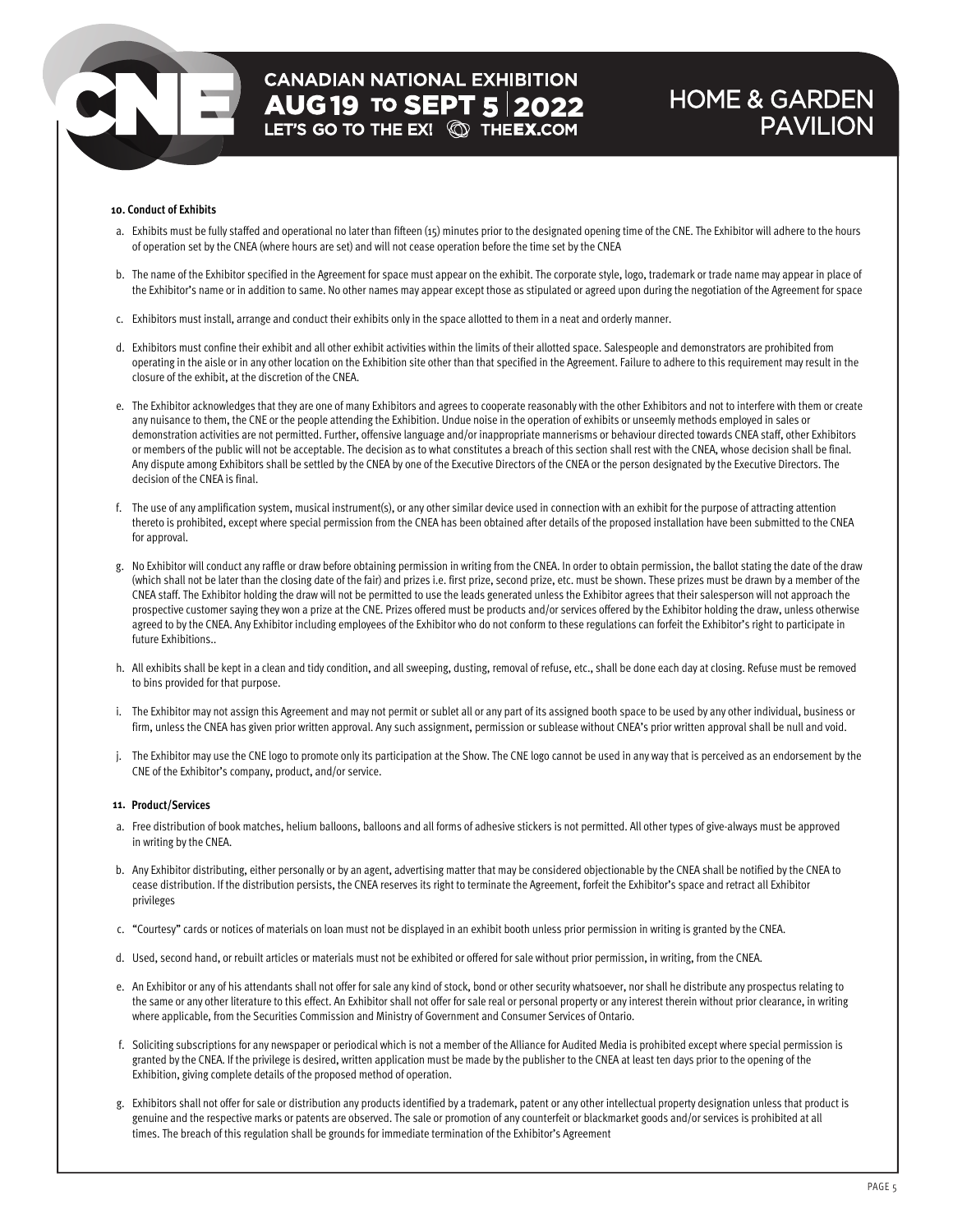## **CANADIAN NATIONAL EXHIBITION AUG 19 TO SEPT 5 2022**

### HOME & GARDEN PAVILION

- h. The sale and/or promotion of any of the following products or services are strictly forbidden; firearms, ammunition, weapons, tobacco, petroleum or petroleum-based products, hazardous, toxic or flammable products. Note that toy versions of these products will not be allowed to be shown or sold at the CNE.
- i. No one is permitted to sell merchandise associated with an attraction or act unless licensed by that performing entity or its agent, to handle that merchandise within the Exhibition.

#### **12. Sponsorship**

- a. The Exhibitor shall not be entitled to secure any sponsorship for the booth or premises licensed from the CNEA. Display of logos, advertising or brand names is prohibited other than that strictly pertaining to the Exhibitor's own booth, unless specific prior consent is obtained in writing from the CNEA.
- b. The Exhibitor agrees to display, at no cost to the CNEA, any signage, logos, and brand names, etc. supplied to it by the CNEA for that purpose.
- c. From time to time the CNEA may enter into sponsor/supplier agreements which provide the sponsor/supplier with exclusivity on the grounds of Exhibition Place during the period of the Exhibition. Exhibitors affected by such agreements will be required to honour same. In these instances, the Exhibitor will be required to purchase products(s) directly from the sponsor/supplier or its designated agent(s). The CNEA shall inform the Exhibitor of such agreement(s) on a timely basis

#### **13. Protection of Exhibits**

- a. The CNEA will take reasonable precautions to ensure the safety of materials at the Exhibition, but the Exhibitors assume the risk of exhibiting the materials. The CNEA shall not be liable for any damage, loss or theft occurring at any exhibit or portion thereof.
- b. Security is on duty 24 hours a day to conduct general security on the grounds during the Exhibition. While every effort is made to prevent thefts and similar offenses, the CNEA cannot guarantee that offenses will not take place. It is strongly recommended that the Exhibitor take every precaution to protect its property. The CNEA shall not be held responsible for offenses committed on the CNE grounds.
- c. An Exhibitor who wishes to supplement CNE security must make any additional security arrangements with a CNEA-approved company.

#### **14. Security & Damage**

- a. In addition to any other express provision of this Agreement, the Exhibitor shall not injure or mar, or in any manner deface CNEA premises, and shall not cause or permit anything to be done whereby the premises shall be in any manner injured, marred or defaced; and will not drive or permit to be driven nails, hooks, tracks or screws into any part of CNEA premises and will not make or allow to be made alterations of any kind therein; provided, however, that if CNEA premises or any portion of them shall be damaged by the act, default, or negligence of the Exhibitor or of the Exhibitor's agents, employees, patrons, guests or any person admitted to CNEA premises by the Exhibitor, the Exhibitor shall pay to the CNEA upon demand forthwith such sum as shall be necessary to restore CNEA premises to their original condition.
- b. The CNEA reserves the right to eject from the premises the owner, employees or guests of an Exhibitor who, in the opinion of the CNEA, are conducting themselves in an objectionable manner and the Exhibitor hereby waives all claims for damages arising from the exercise of such right.
- c. All chattels, furniture or fixtures of whatever nature or kind brought on the premises by the Exhibitor during the Exhibition shall be brought on the premises at the sole and exclusive risk ofthe Exhibitor. The CNEA has made and makes no representations or warranties to the Exhibitor concerning liability for loss or damage resulting therefrom

#### **15. Exhibitors Attendant & Car Passes**

- a. Passes admitting an Exhibitor or Exhibitor's attendant must be purchased at the current price as published. Passes are not transferable.
- b. Passes are sold to the extent of parking area available only. Quantities are therefore limited and space is not guaranteed. Passes will not be sold to any Exhibitor if its Agreement has not been paid in full.

#### 16. Delivery of Goods

All vehicle movement including deliveries is subject to the special regulations issued by the CNEA regarding time schedules and routes issued with the exhibitor kit.

#### 17. Removal of Exhibits

- a. Exhibitors must arrange for the removal of their exhibits from the Exhibition grounds (leaving its space clear and free of any debris or garbage), under their own supervision at the termination of the Exhibition in accordance with the move-out schedule, but no exhibit nor any part thereof, may be removed prior to the designated hour of the last day of the Exhibition, or as specified in the Move Out Schedule, without prior written consent of the CNEA.
- b. Any exhibit or part thereof that has not been removed after the Exhibition by the date and time specified in the move-out schedule, will be removed by the CNEA at the expense of the Exhibitor. In addition, a per diem storage rate of \$200.00 will be charged. If the expense and storage charges are not paid within thirty (30) days from the date of invoicing by the CNEA, the CNEA may dispose of the booth and contents as it sees fit.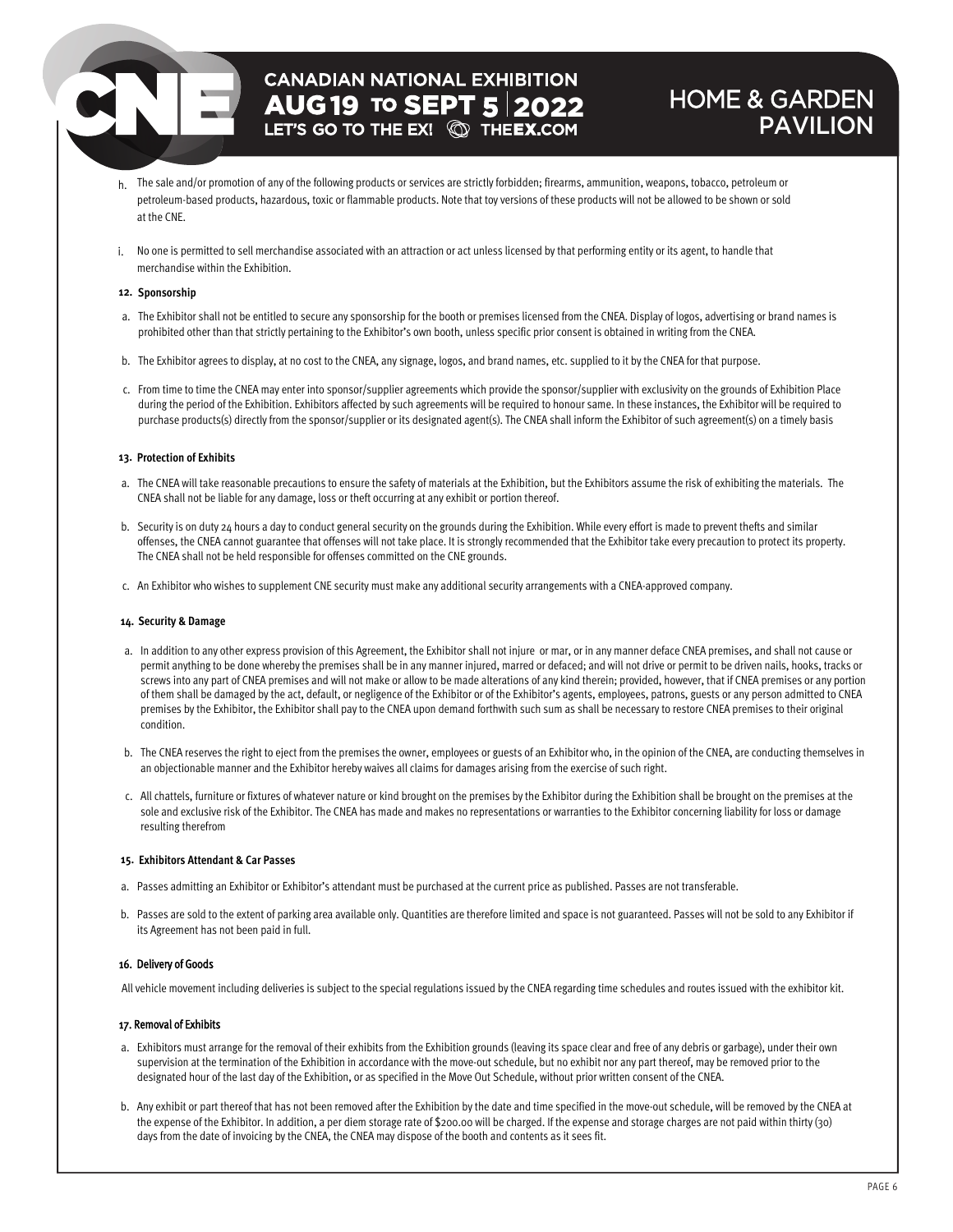# **CANADIAN NATIONAL EXHIBITION AUG 19 TO SEPT 5 2022**<br>LET'S GO TO THE EX! **@ THEEX.COM**

### HOME & GARDEN PAVILION

#### **18. Harmonized Sales Tax (HST)**

The HST is charged at a rate of 13% on most sales transactions in Canada. Residents and non-residents are required to register for the HST if their worldwide annual revenues from taxable sales of goods and services are more than \$30,000 Canadian over a period of four consecutive calendar quarters, or in any particular calendar quarter. Exhibitors should contact the Canada Revenue Agency Excise/ HST District Office, Canadian Consulates or Embassies for more specific information on the above. All Exhibitors shall ensure that they comply with the applicable laws of Ontario and Canada with respect to the collection and reporting of HST.

#### **19. Force Majeure**

Subject to the terms of this Agreement, each of the parties shall be excused from the performance of any obligation hereunder, with the exception of the payment of monies for services rendered prior to the onset of the force majeure event, to the extent that such obligation is hindered or prevented by any strike, boycott, lockout, or other labour dispute other than a labour dispute with a party's own employees, act of God, any riot, civil disturbance, or any act of war or of the public enemy; any fire or theft, any present or future governmental law, ordinance, rule or regulation, any epidemic or pandemic or any other cause or contingency beyond the parties' control. A party intending to rely on force majeure shall provide notice to the other party stating that it intends to rely on force majeure, specifying what obligations the party cannot fulfill during the force majeure period, why the obligations cannot be fulfilled and when the party expects that the obligations can be fulfilled. The force majeure provision is intended to allow for suspension of obligations while allowing the Agreement to remain in force so that such obligations can be fulfilled at a future date. In the event that the obligations that cannot be performed form substantially all of the Agreement's obligations of the party and the obligations cannot be deferred, the other party may terminate this Agreement without further obligation or liability, subject to any payment amounts due and payable as of the effective date of termination for services rendered.

#### 20. Use of Polystyrene Foam (Styrofoam) and Healthy Food Alternative

- a. Exhibitors may no longer use polystyrene foam otherwise known as StyrofoamTM to-go containers or service ware. Exhibitors found using polystyrene foam otherwise known as StyrofoamTM will be subject to the loss of their environmental deposit and possible termination of their license. All food Exhibitors are required to use only compostable food and beverage containers, utensils plus all paper towels and napkins.
- b. All food Exhibitors shall consider the provisions of "Canada's Food Guide" and endeavor to incorporate the measures of the Guide through the provision of foods that incorporate healthy food alternatives, ingredients and serving portions as described in the Guide or by providing a healthy food choice on menus and signage with reference to https://food-guide.canada.ca.

#### 21. CNEF (Canadian National Exhibition Foundation) Levy Program

Exhibitors are required to pay a \$20 (plus HST) per booth location levy that will be collected and remitted to the Canadian National Exhibition Association on behalf of the Canadian National Exhibition Foundation.

#### 22. Non-Cash Payment Processing

Exhibitors must have the capacity to process client payments on a non-cash basis. This generally means that the Exhibitor subscribes to an active merchant payment solution that has the capacity to process transactions using client debit and/or credit cards during the CNE period.

#### 23. Enurement

This agreement shall be binding upon and shall enure to the benefit of the successors and assigns of the CNEA, and to such successors and assigns of the Exhibitor as are permitted to succeed to the Exhibitor's rights under the Agreement.

#### 24. Partnership or Joint Venture

Nothing herein contained shall make or be construed to make the CNEA or the Exhibitor a partner of one another nor shall this Agreement be construed to create a partnership or joint venture between any of the parties hereto or referred to herein.

#### 25. Notices

Any notice provided for by this Agreement or by law to be given, served or exercised by or upon a party may be given or served by delivery by courier, by depositing in the mail, postage prepaid by registered mail, by facsimile or by email attachment. Any notices given or served as provided herein shall be effectual and binding for all purposes upon the parties so served and, if mailed shall be deemed to have been received in three (3) days from such mailing, or in the case of delivery by courier, within two (2) business days following the pick-up by the courier, or in the case of delivery by e-mail or facsimile, upon transmission.

#### 26. Severability

If any term, covenant or condition of this Agreement or the application thereof to any person or circumstances shall, to any extent be invalid or unenforceable, the remainder of the Agreement or application of such term, covenant or condition to persons or circumstances other than those as to which it is held invalid or unenforceable, shall not be affected thereby, and each term, covenant or condition of this Agreement shall be valid and shall be enforceable to the fullest extent permitted by law.

#### 27. Survival

All sections of this Agreement that by their nature should survive termination will survive such termination, including, without limitation, payment obligations, warranties, indemnities and limitations of liability.